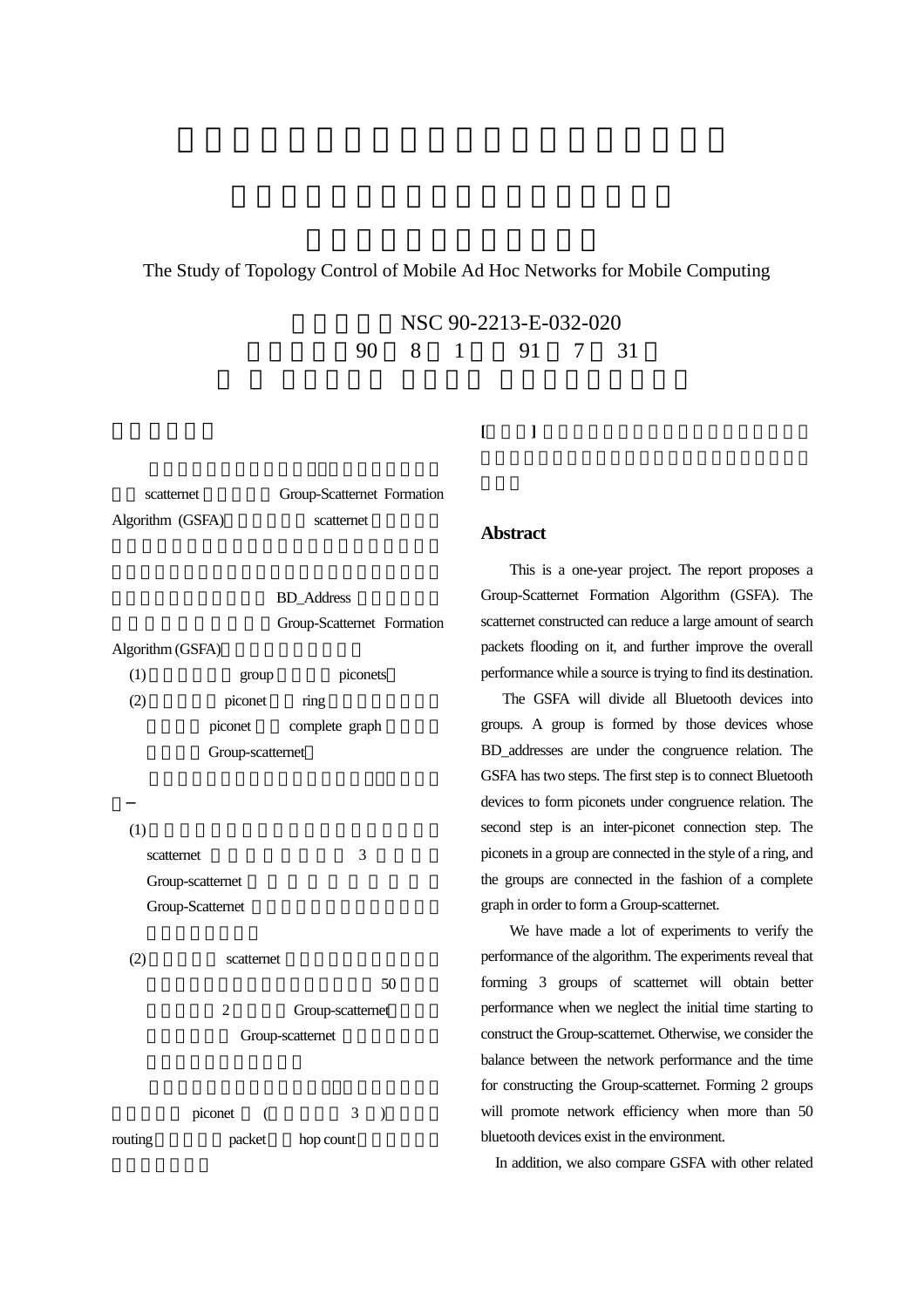work. From the experimental results, GSFA results in more piconets (but no more than 3). However, GSFA has much better improvement than others in terms of the number of packets transmitted and the number of hop counts.

**Keywords:** Bluetooth Radio System, Mobile Ad-hoc Networks (MANET), Piconets, Protocol, Routing, Scatternet, Wireless Personal Area Network (WPAN), Wireless Networks.

#### $[1][3][4][8][9][14]$

routing cost and performance

clustering Bluetooth scatternet Ching Law  $[5][6]$ 

scatternet topology Theodoros Salonidis BTCP [16] scatternet (mesh) topology scatternet topology

 $[T]$  Tree-Base  $[18]$ 

clustering scatternet

Lakshmi Ramachandran [10]

Gergely V. Zaruba Bluetree

(tree) topology scatternet scatternet

scatternet

Group-scatternet flooding

flooding

# flooding

GSFA

scatternet

flooding

1. BD\_ADDR flooding BD\_ADDR Bluetooth scatternet BD\_ADDR flooding

 $2.$ 

 $\mathbf{p}$  path  $\mathbf{p}$ 

Group-Scatternet Formation Algorithm (GSFA)

Group-scatternet routing cost

scatternet scatternet BD\_ADDR mod *N<sub>g</sub>* 

 $(1)$  $(2)$  $(3)$  topology (4) connected piconet relay device slave relay device routing path ... scatternet topology Group-Scatternet 1. BD\_ADDR piconet 2. Group-scatternet topology  $(1)$  piconet piconet (ring)topology scatternet routing path hop count  $(2)$  piconet piconet

Formation Algorithm (GSFA)

flooding

Group-scatternet

(complete graph)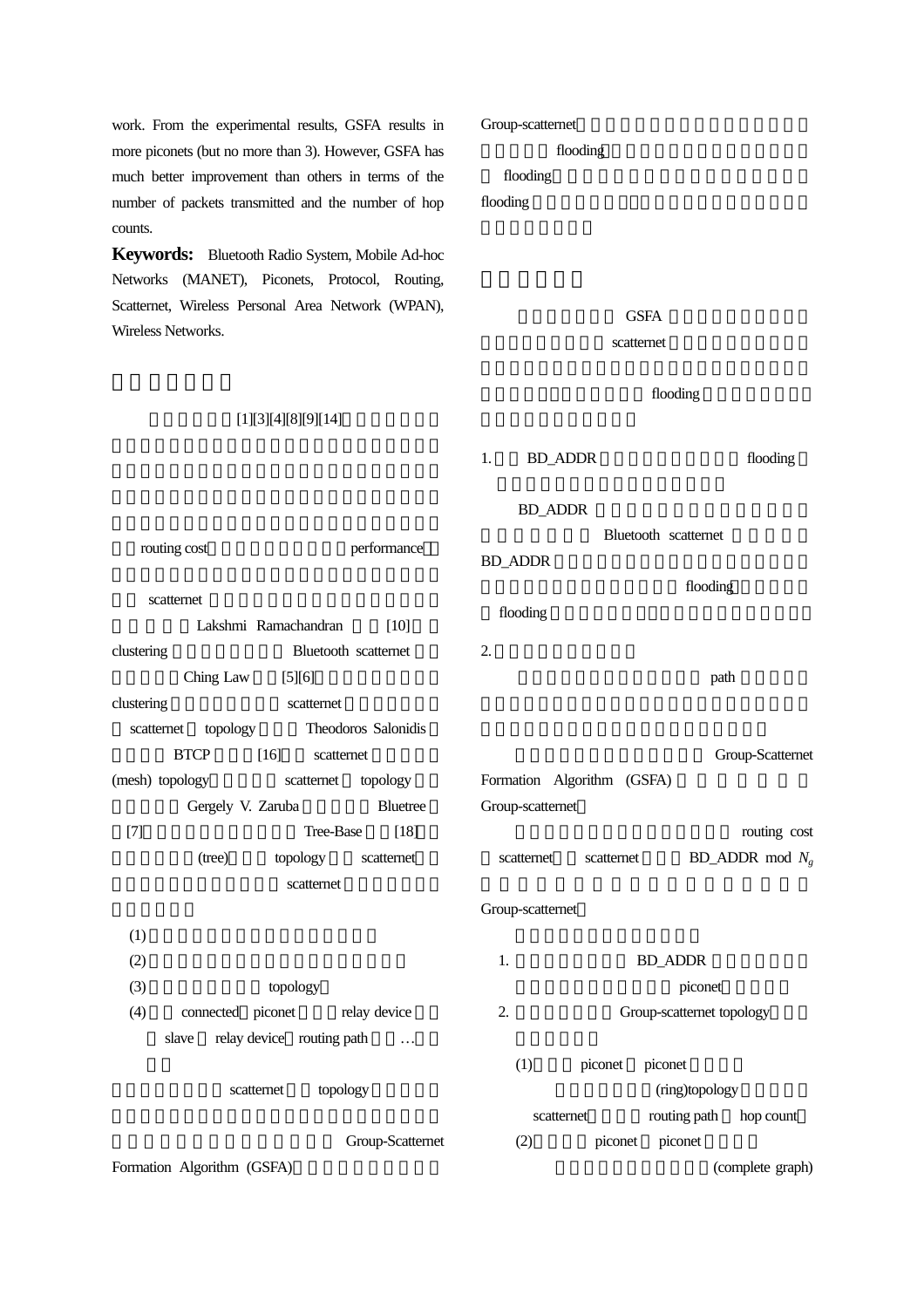scatternet





Group-scatterne

圖一、範例.三個群組完成第一階段的建構情形

Group-scatternet Group-scatternet piconet piconet flooding GSFA Group-scatternet flooding

### Group-scatternet

- 1.  $\blacksquare$  $(1)$  piconet
	- $(2)$  piconet
		-
- 2. flooding stress and the flooding stress in the stress of  $\alpha$

flooding

flooding

#### piconet flooding

GSFA BD\_ADDR Group-scatternet

### GSFA

1. (connected) 2. Group-scatternet 3. The routing path 4. routing path 5. slave relay device 6. The flooding path flooding routing path

#### GSFA

區分群組個數增多所必須付出的 cost 也越多,相對 routing

- $1.$ scatternet 3
	- Group-scatternet Group-Scatternet
- 2. scatternet  $50$ 
	- 2 Group-scatternet Group-scatternet

# SDP (Service Discovery Protocol)

(service)

scatternet

(service)

topology

scatternet